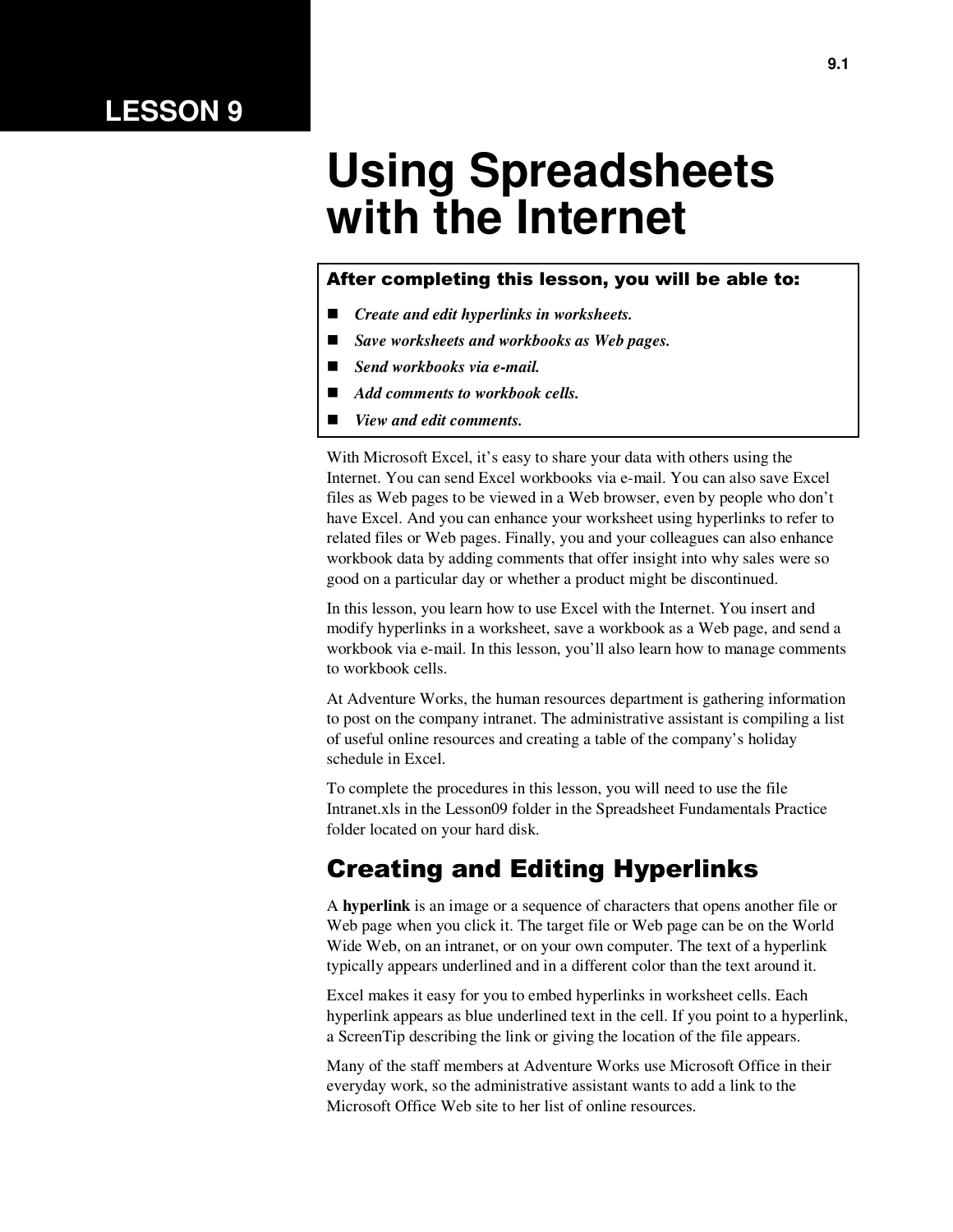# important

You must have access to the Internet in order to complete this exercise. If you need to establish this connection manually, you should do so before beginning the exercise.

In this exercise, you create a hyperlink in a worksheet, edit the hyperlink, and test and remove the hyperlink.

- **1** Open the Intranet workbook from the Lesson09 folder in the Spreadsheet Fundamentals Practice folder.
- **2** Click cell A4.
- **3** On the Standard toolbar, click the Insert Hyperlink button. The Insert Hyperlink dialog box appears.

| <b>Insert Hyperlink</b>      |                   |                                        |           |
|------------------------------|-------------------|----------------------------------------|-----------|
| Link to:                     | Text to display:  |                                        | ScreenTip |
| <b>b</b><br>Existing File or | Look in:          | QE<br>$\blacksquare$<br>Lesson09<br>▾╎ |           |
| Web Page                     | Current<br>Folder | X<br>Intranet.xls                      | Bookmark  |
| Place in This<br>Document    | Browsed<br>Pages  |                                        |           |
| Create New<br>Document       | Recent<br>Files   |                                        |           |
|                              | Address:          |                                        |           |
| E-mail Address               |                   | OK.                                    | Cancel    |

To insert a hyperlink without using the toolbar button, click the cell you want to contain the link, and press Ctrl+K on your keyboard.

**4** In the Text to display box, type **Microsoft**.

**5** In the Address box, type **www.microsoft.com**, and click OK. The hyperlink appears in cell A4.

| <b>Online Resources</b> |  |
|-------------------------|--|
| <b>Adventure Works</b>  |  |
| Microsoft               |  |
|                         |  |

- **6** Point to the cell with the hyperlink. The default ScreenTip appears which lists the full address of the hyperlink and provides instructions for following the hyperlink or selecting the cell.
- **7** Click the hyperlink.

Your Web browser opens and connects to the Microsoft Web site.

- **8** On the taskbar, click the Excel button to return to your workbook. Right-click cell A4 and click Edit Hyperlink.
- **9** In the Text to display box, click to the right of the word *Microsoft*, press the spacebar, and then type **Office**.

Because you are typing an Internet address, *http://* is automatically added to the address for you.

You can also edit hyperlink text directly using the Formula bar. Select the cell containing the hyperlink using one of the following methods: (1) click an adjacent cell and use the arrow keys to select the cell, (2) click on the cell and hold the mouse button down until the cell is selected, or (3) hold down the Ctrl key while you click on the cell. Then click in the Formula bar to edit the hyperlink text.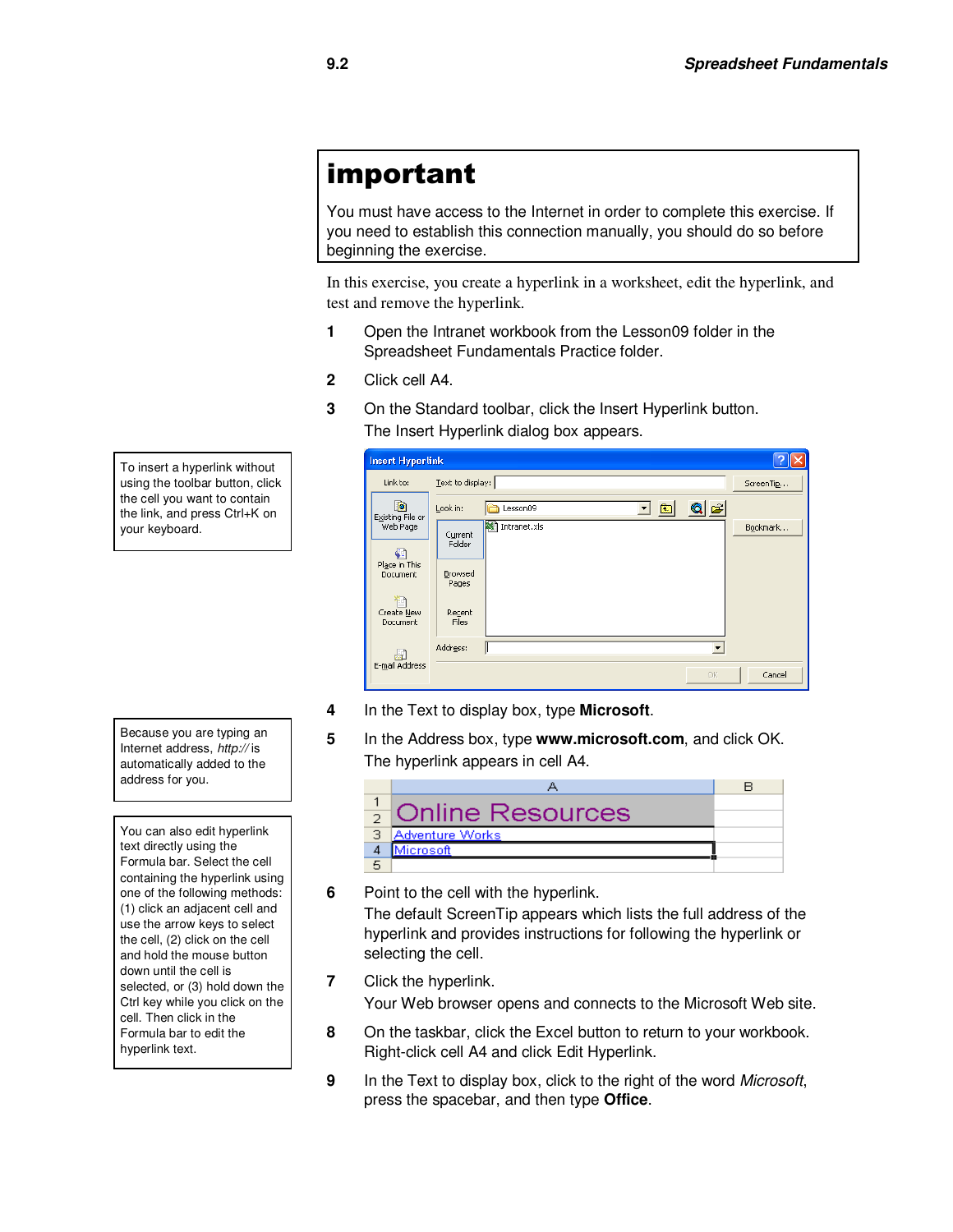You might not have to type the backslash in the URL. If there is already a backslash after www.microsoft.com, you do not need to type a second backslash.

This dialog box allows you to type the text you want to appear when the mouse pointer is hovered over the hyperlink.

- **10** In the Address box, click to the right of *www.microsoft.com*, and type **/office**.
- **11** Click the ScreenTip button. The Set Hyperlink ScreenTip dialog box appears.
- **12** Click in the ScreenTip text box, type **Microsoft Office Home Page**, and then click OK. The Set Hyperlink ScreenTip dialog box closes. When you point to the hyperlink, a ScreenTip with the words *Microsoft Office Home Page* will appear.
- **13** In the Edit Hyperlink dialog box, click OK. The updated hyperlink appears in cell A4.
- **14** Point to the hyperlink. The edited ScreenTip appears.
- **15** Click the hyperlink. Your Web browser opens and connects to the Microsoft Office site.
- **16** Close both instances of your browser, and return to the worksheet.
- **17** Right-click the hyperlink and click Remove Hyperlink. The text remains in cell A4, but the hyperlink is removed.
- **18** Save the workbook. Keep this file open for the next exercise.

### Using Web Page Preview

Before you save a worksheet or workbook as a Web page, you can use Web Page Preview to view the page as it will appear when it is viewed in a browser. To preview a worksheet as a Web page, on the File menu, click Web Page Preview. The worksheet opens as a Web page in your default browser.

#### Saving Worksheets and Workbooks as Web Pages

By saving a worksheet or workbook as a Web page, you can quickly create a file that can be viewed in a Web browser without using Excel. When you save a file as a Web page, Excel uses **Hypertext Markup Language (HTML)** to format the data for display in a Web browser.

At Adventure Works, the administrative assistant is ready to create Web pages from the links and holidays worksheets she created.

Before you save a worksheet as a Web page, make sure to save the file to a disk.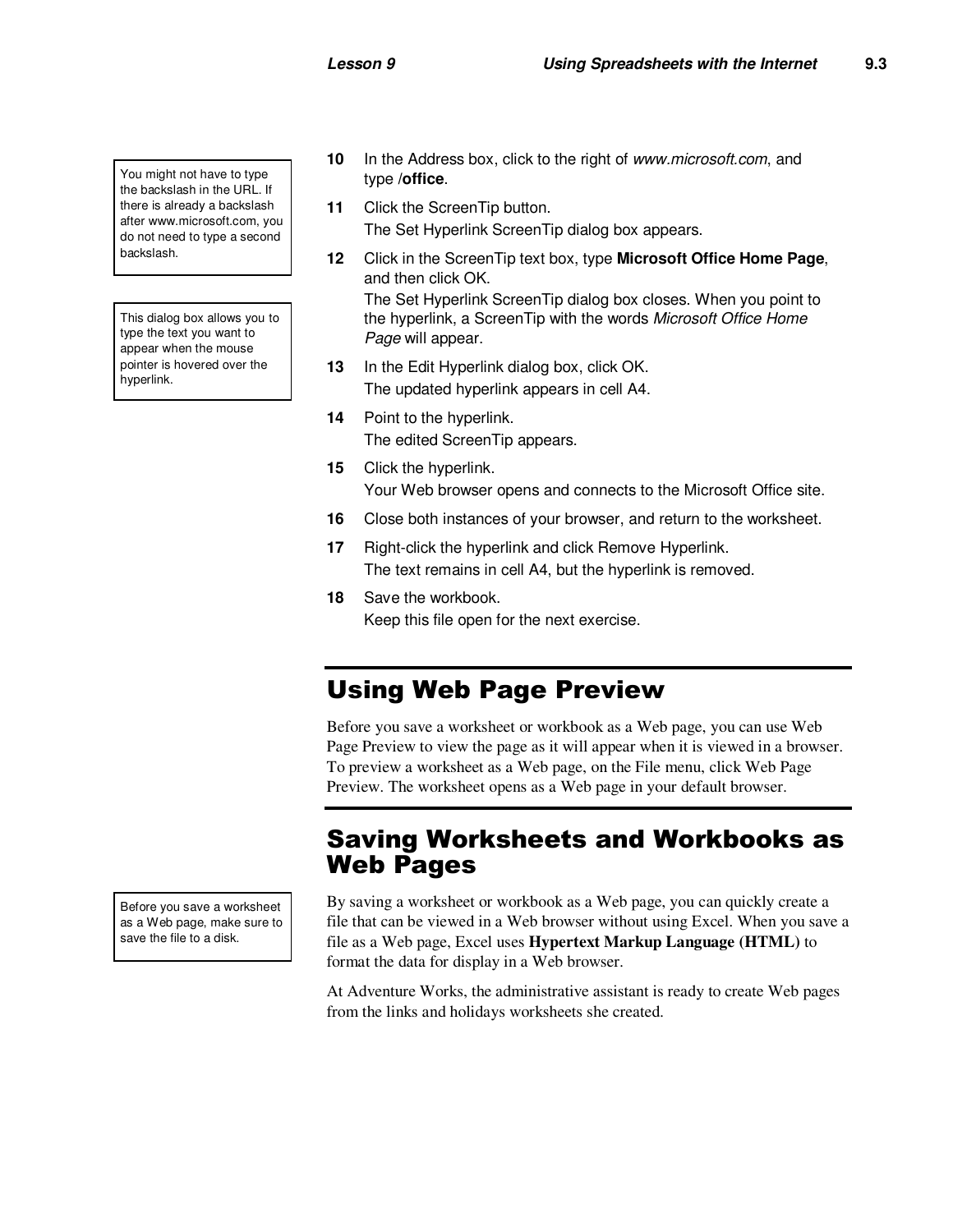In this exercise, you save a worksheet and a workbook as a Web page.

- **1** On the File menu, click Save As. The Save As dialog box appears.
- **2** Click the Save as type down arrow, and click Web Page. The Save As dialog box changes to offer options specific to saving in Web page format.

| ave As        |               |                          |                        |                                                                                                                                                                                                                                                                                                                                                                                                                                                                                                                                                                       |         |
|---------------|---------------|--------------------------|------------------------|-----------------------------------------------------------------------------------------------------------------------------------------------------------------------------------------------------------------------------------------------------------------------------------------------------------------------------------------------------------------------------------------------------------------------------------------------------------------------------------------------------------------------------------------------------------------------|---------|
| Save in:      | Lesson09      |                          | $\mathbf{r}$           | $\leftarrow$ $\left \bigcirc\right\rangle$ $\left \bigcirc\right\rangle$ $\left \right\rangle$ $\left \bigcirc\right\rangle$ $\left \right\rangle$ $\left \left \right\rangle$ $\left \right\rangle$ $\left \right\rangle$ $\left \right\rangle$ $\left \right\rangle$ $\left \left \right\rangle$ $\left \right\rangle$ $\left \right\rangle$ $\left \left \right\rangle$ $\left \right\rangle$ $\left \right\rangle$ $\left \right\rangle$ $\left \left \right\rangle$ $\left \right\rangle$ $\left \right\rangle$ $\left \left \right\rangle\right\rangle$ $\left$ |         |
| 65<br>History |               |                          |                        |                                                                                                                                                                                                                                                                                                                                                                                                                                                                                                                                                                       |         |
| My Documents  |               |                          |                        |                                                                                                                                                                                                                                                                                                                                                                                                                                                                                                                                                                       |         |
| Desktop       |               |                          |                        |                                                                                                                                                                                                                                                                                                                                                                                                                                                                                                                                                                       |         |
|               | Save:         | G<br>Entire Workbook     | Selection: Sheet       |                                                                                                                                                                                                                                                                                                                                                                                                                                                                                                                                                                       | Publish |
| *             |               |                          | Add interactivity<br>翻 |                                                                                                                                                                                                                                                                                                                                                                                                                                                                                                                                                                       |         |
| Favorites     | Page title:   |                          |                        | Change Title                                                                                                                                                                                                                                                                                                                                                                                                                                                                                                                                                          |         |
| My Network    | File name:    | Intranet.htm             |                        |                                                                                                                                                                                                                                                                                                                                                                                                                                                                                                                                                                       | Save    |
| Places        | Save as type: | Web Page (*.htm; *.html) |                        | ▼                                                                                                                                                                                                                                                                                                                                                                                                                                                                                                                                                                     | Cancel  |

- **3** Click the Selection: Sheet option.
- **4** In the File name box, select the current text, type **Links.htm**, and then click Save.

Excel saves the worksheet as a file in HTML format.

- **5** On the File menu, click Save As. The Save As dialog box appears.
- **6** Click the Save as type down arrow, and click Web Page.
- **7** Click the Entire Workbook option, if necessary, and click Save. Excel saves the entire workbook (with the name *Intranet*) as a file in HTML format. A folder is also created with the same name as the file. This folder contains any associated files that are needed to produce the Web page.
- **8** Close the workbook.
- **9** Open Windows Explorer, navigate to the Lesson09 folder in the Spreadsheet Fundamentals Practice folder, and then double-click the file Links.htm to open it.

The Links worksheet appears in your Web browser, as shown in the illustration on the following page.

If you open the Links.htm file in Excel, it will not start your Web browser. It will simply appear in an Excel worksheet.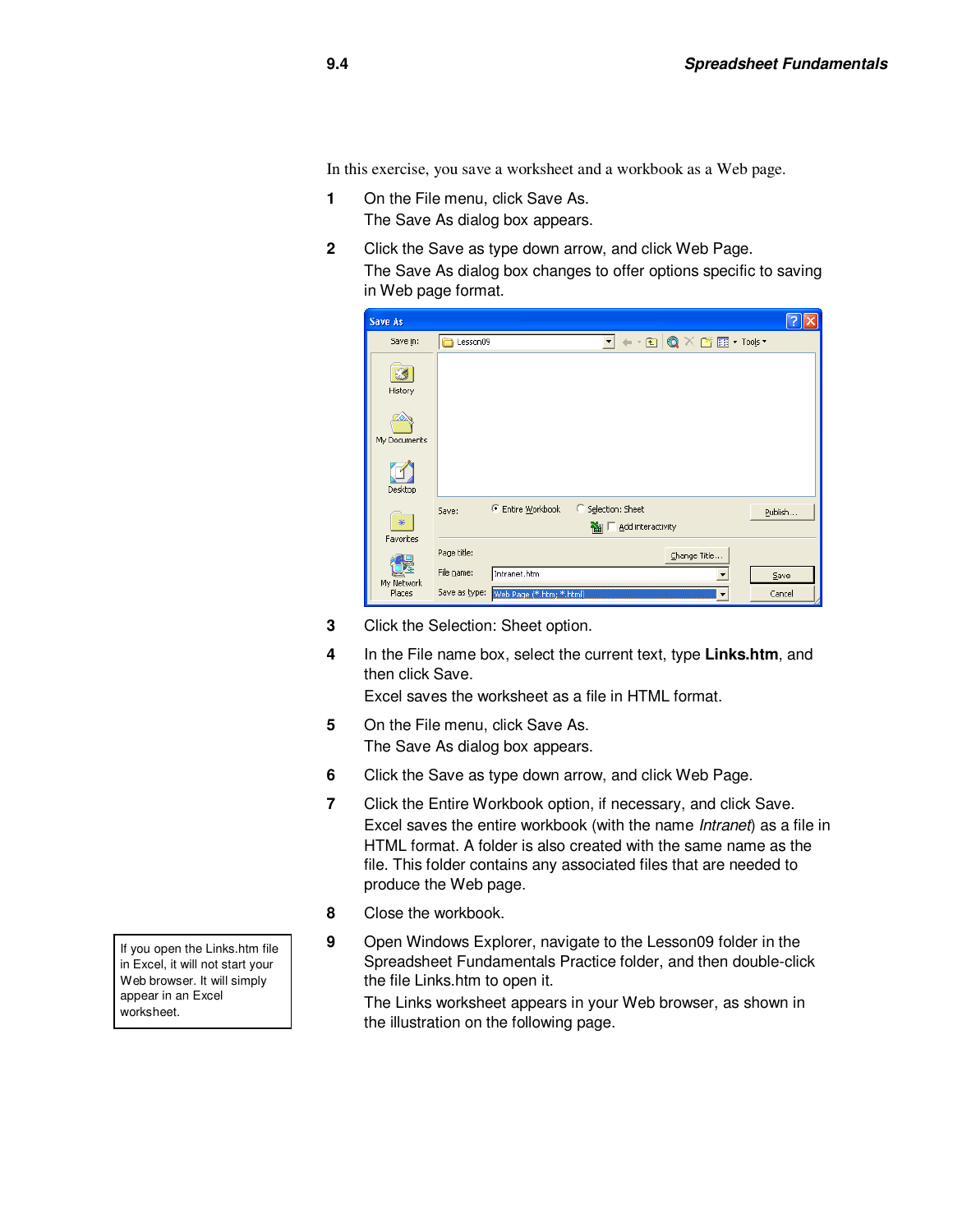

- **10** From Windows Explorer, open the file Intranet.htm. The Intranet workbook appears in your Web browser, with the Links worksheet in front.
- **11** At the bottom of the page, click the Holidays link. The Holidays worksheet appears.

| C:\Excel Core Practice\Lesson09\Intranet.htm - Microsoft Internet Explorer       |                      |                            |   |                  |                     |                  |    |
|----------------------------------------------------------------------------------|----------------------|----------------------------|---|------------------|---------------------|------------------|----|
| File<br>Edit<br>View<br>Favorites                                                | Tools<br>Help        |                            |   |                  |                     |                  | И. |
| $ \mathbf{x} $<br>Back -                                                         | $\sqrt{2}$           | Search Seavorites Commedia |   |                  | 図                   |                  |    |
| Address $\left\  \epsilon \right\ $ C:\Excel Core Practice\Lesson09\Intranet.htm |                      |                            | v | $\rightarrow$ Go | Links $\rightarrow$ | <b>CO</b> SnagIt | 會  |
| Year 2004 Holiday Calendar                                                       |                      |                            |   |                  |                     |                  |    |
| Holiday                                                                          | <b>Date Observed</b> |                            |   |                  |                     |                  |    |
| Martin Luther King Jr. Day                                                       | Monday, 1/19         |                            |   |                  |                     |                  |    |
| President's Day                                                                  | Monday, 2/23         |                            |   |                  |                     |                  |    |
| Memorial Day                                                                     | Monday, 5/31         |                            |   |                  |                     |                  |    |
| Independence Day                                                                 | Friday, 7/2          |                            |   |                  |                     |                  |    |
|                                                                                  | and Monday, 7/5      |                            |   |                  |                     |                  |    |
| Labor Day                                                                        | Monday, 9/6          |                            |   |                  |                     |                  |    |
| Thanksgiving                                                                     | Thursday, 11/25      |                            |   |                  |                     |                  |    |
|                                                                                  | and Friday, 11/26    |                            |   |                  |                     |                  |    |
| Christmas                                                                        | Friday, 12/24        |                            |   |                  |                     |                  |    |
|                                                                                  |                      |                            |   |                  |                     |                  |    |
|                                                                                  |                      |                            |   |                  |                     |                  |    |
| « < > » Links   Holidays                                                         |                      |                            |   |                  |                     |                  |    |
| e Done                                                                           |                      |                            |   |                  |                     | My Computer      |    |

**12** Close both Web browser windows.

# tip

By default, others will be able to view, but not edit, the worksheets you save as Web pages. To allow others to edit these worksheets, use the Add Interactivity option in the Save As dialog box.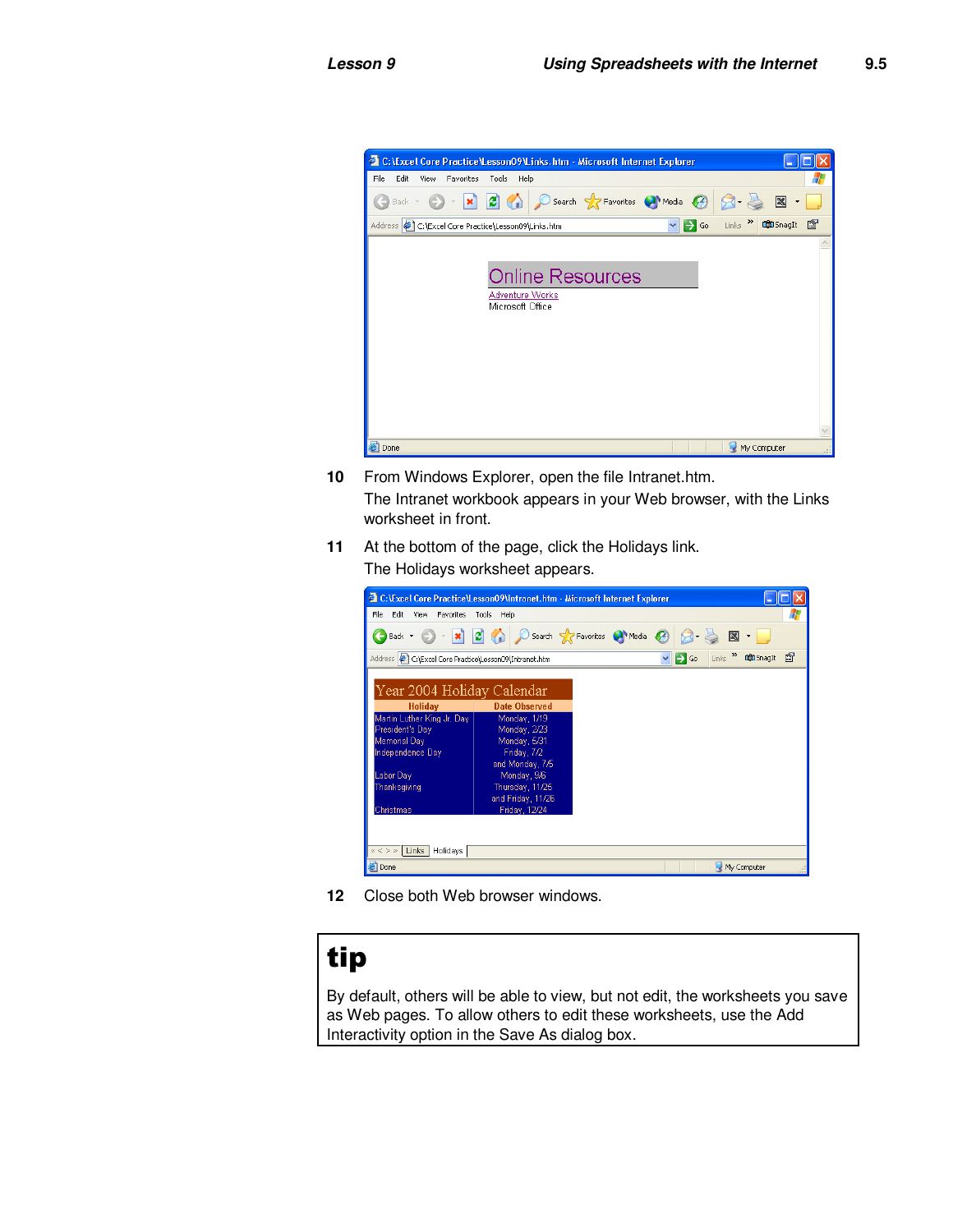### Sending Workbooks via E-mail

With Excel, you have two options for sending a workbook via e-mail. You can send a worksheet or workbook in the body of an e-mail message without leaving Excel, or you can send an Excel file as an attachment to an e-mail message.

At Adventure Works, the administrative assistant wants to send the contents of the Intranet workbook to the human resources manager for approval before posting them to the intranet.

## important

You must have access to the Internet in order to complete this exercise. If you need to establish this connection manually, you should do so before beginning the exercise.

In this exercise, you mail the worksheet to yourself and then open the file from your e-mail program.

- **1** Open the Intranet workbook.
- **2** On the File menu, point to Send To, and click Mail Recipient. If the Office Assistant appears, asking if you want to send the workbook as an attachment or as the message body, click the Send the current sheet as the message body option. The e-mail header form appears.

|               | <b>El Send this Sheet</b>   <b>0 → 图 克   ! ↓   ▼</b>   B   Options → |                                                 |                                |   |   |        |   |   |   |   |  |
|---------------|----------------------------------------------------------------------|-------------------------------------------------|--------------------------------|---|---|--------|---|---|---|---|--|
|               | 图 To                                                                 |                                                 |                                |   |   |        |   |   |   |   |  |
| 图 Cc          |                                                                      |                                                 |                                |   |   |        |   |   |   |   |  |
|               | Subject:                                                             | Intranet.xls                                    |                                |   |   |        |   |   |   |   |  |
| Introduction: |                                                                      |                                                 |                                |   |   |        |   |   |   |   |  |
|               | A4                                                                   | fx Microsoft Office<br>$\overline{\phantom{a}}$ |                                |   |   |        |   |   |   |   |  |
|               |                                                                      |                                                 |                                |   |   |        |   |   |   |   |  |
|               |                                                                      |                                                 | Α                              | B | с | $\Box$ | E | F | G | Н |  |
|               |                                                                      |                                                 | $\frac{1}{2}$ Online Resources |   |   |        |   |   |   |   |  |
|               | 3 Adventure Works                                                    |                                                 |                                |   |   |        |   |   |   |   |  |
|               | 4 Microsoft Office                                                   |                                                 |                                |   |   |        |   |   |   |   |  |
| 5<br>6        |                                                                      |                                                 |                                |   |   |        |   |   |   |   |  |

If your e-mail program is set up to store messages to send later, Excel displays a message box to remind you.

You can also click the E-Mail button on the Standard toolbar, which will give you the option of sending the workbook as an attachment or sending the workbook as the message body.

> **3** In the To box, type your e-mail address, and click the Send this Sheet button.

Excel sends the message and closes the e-mail header.

**4** Start your e-mail program, and check for new messages.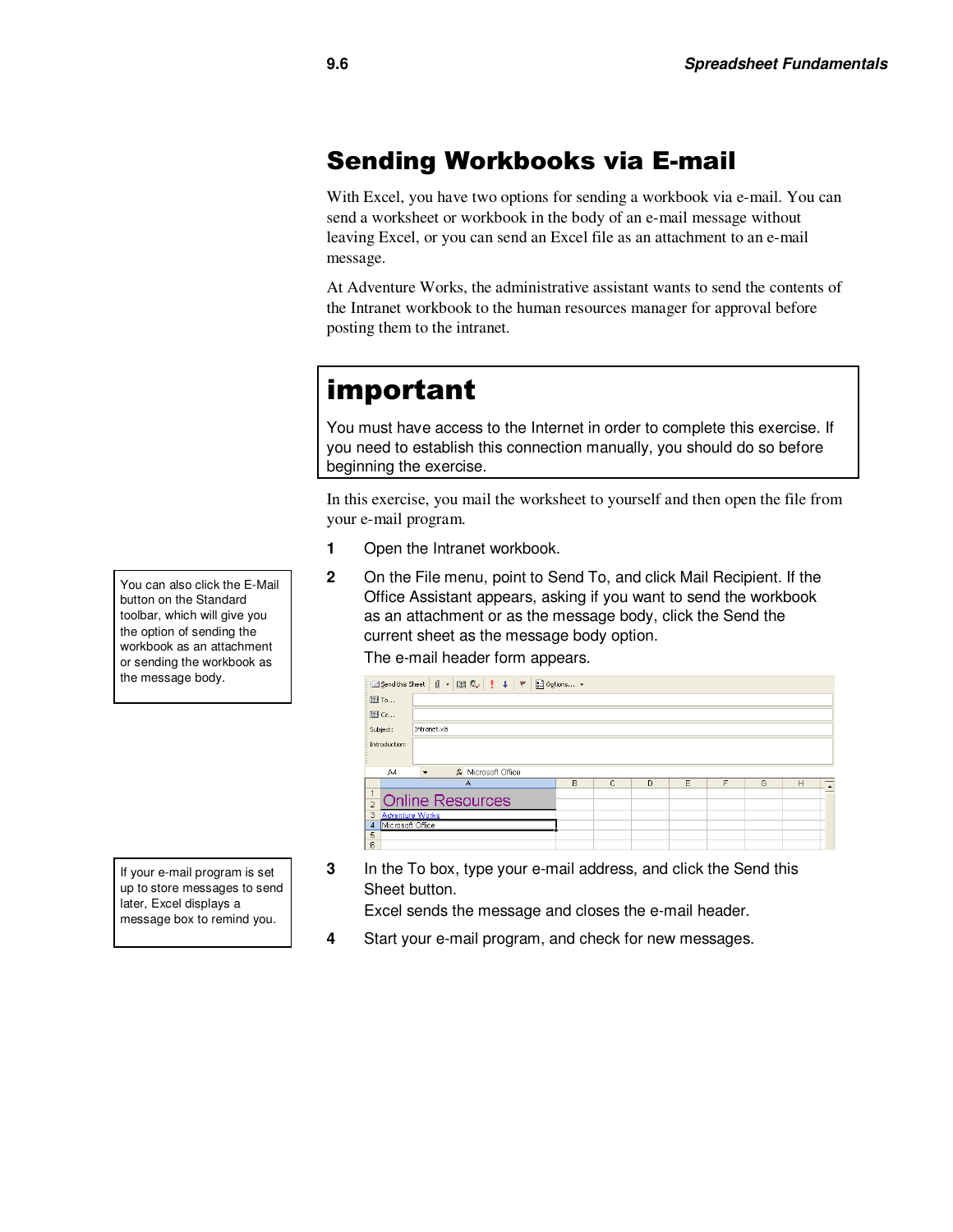**5** Open the message you sent.

The Excel worksheet appears in the body of your message.



- **6** Close the message, and return to the worksheet.
- **7** On the File menu, point to Send To, and click Mail Recipient (As Attachment).

An e-mail message form appears, with the Excel file included as an attachment to the message.

| Intranet.xls - Message (HTML)            |                      |                                                                                                 |        |              |         |      |  |  |                          |  |                          |
|------------------------------------------|----------------------|-------------------------------------------------------------------------------------------------|--------|--------------|---------|------|--|--|--------------------------|--|--------------------------|
| Eile<br>Edit                             | <b>View</b>          | Insert                                                                                          | Format | <b>Tools</b> | Actions | Help |  |  | Type a question for help |  | $\overline{\phantom{a}}$ |
| i⊡ Send                                  | $\blacksquare$       | $\mathbb{R} \setminus \mathbb{R}$ $\begin{bmatrix} \mathbb{R} & \mathbb{R} \end{bmatrix}$ arial |        |              |         |      |  |  |                          |  | $\frac{35}{7}$           |
| <b>O</b> This message has not been sent. |                      |                                                                                                 |        |              |         |      |  |  |                          |  |                          |
| $To_{L}$ .                               |                      |                                                                                                 |        |              |         |      |  |  |                          |  |                          |
| $C$ c                                    |                      |                                                                                                 |        |              |         |      |  |  |                          |  |                          |
| Subject:                                 | Intranet.xls         |                                                                                                 |        |              |         |      |  |  |                          |  |                          |
| Attach                                   | Intranet.xls (12 KB) |                                                                                                 |        |              |         |      |  |  |                          |  |                          |
|                                          |                      |                                                                                                 |        |              |         |      |  |  |                          |  |                          |
|                                          |                      |                                                                                                 |        |              |         |      |  |  |                          |  |                          |
|                                          |                      |                                                                                                 |        |              |         |      |  |  |                          |  |                          |
|                                          |                      |                                                                                                 |        |              |         |      |  |  |                          |  |                          |
|                                          |                      |                                                                                                 |        |              |         |      |  |  |                          |  |                          |
|                                          |                      |                                                                                                 |        |              |         |      |  |  |                          |  |                          |

- **8** In the To box, type your e-mail address, and click Send.
- **9** Close the workbook.
- **10** Switch to your e-mail program, and check for new messages.
- **11** Open the message you sent, and double-click the attachment. The workbook opens in Excel.
- **12** Close the e-mail message but leave the workbook open for the next exercise.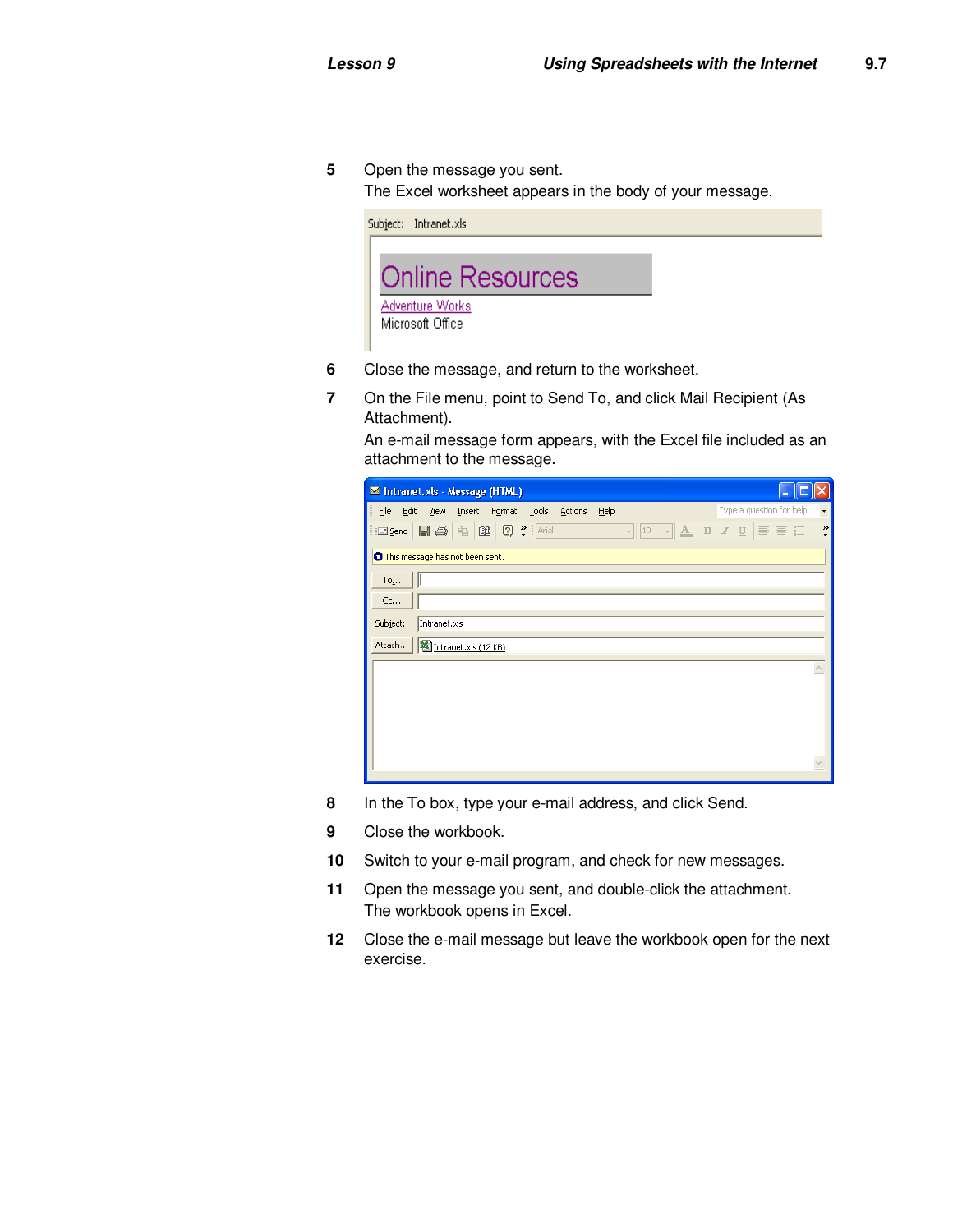#### Managing Comments

Excel makes it easy for you and your colleagues to add comments to workbook cells, thus adding insights that go beyond the cell data. For example, if rental equipment sales were exceptionally high for a particular day, the manager on duty could add a comment to the cell in which she records the sales for that day, noting that two exceptionally large groups visiting the resort accounted for the disparity.

When you add a comment to a cell, a flag appears in the upper-right corner of the cell. When the mouse pointer hovers over a cell with a comment, the comment appears in a box next to the cell, along with the name of the user logged on to the computer at the time of the comment.

# tip

The name attributed to a comment may not be the same as the person who actually created it. Enforcing access controls, such as requiring users to enter account names and passwords when they access a computer, can help track who made a comment or change.

You can add a comment to a cell by clicking the cell and clicking Comment on the Insert menu. When you do, the comment flag appears in the cell and a comment box appears next to the cell. You can type the comment in the box and, when you're done, click another cell to close the box for editing. When you move the mouse pointer over the cell with the comment, the comment will appear next to the cell.

If you want the comment to be shown the entire time the workbook is open, right-click the cell with the comment and then click Show Comment from the shortcut menu that appears. You can hide the comment by clicking Hide Comment from the same menu, delete the comment by clicking Delete Comment, or open the comment for editing by clicking Edit Comment.

The tools to insert, edit, delete, or move between existing comments as well as to show or hide them are all avaliable on the Reviewing toolbar. To open the Reviewing toolbar, point to Toolbars on the View menu and click Reviewing or rightclick in the toolbar area and click on Reviewing in the pop-up list.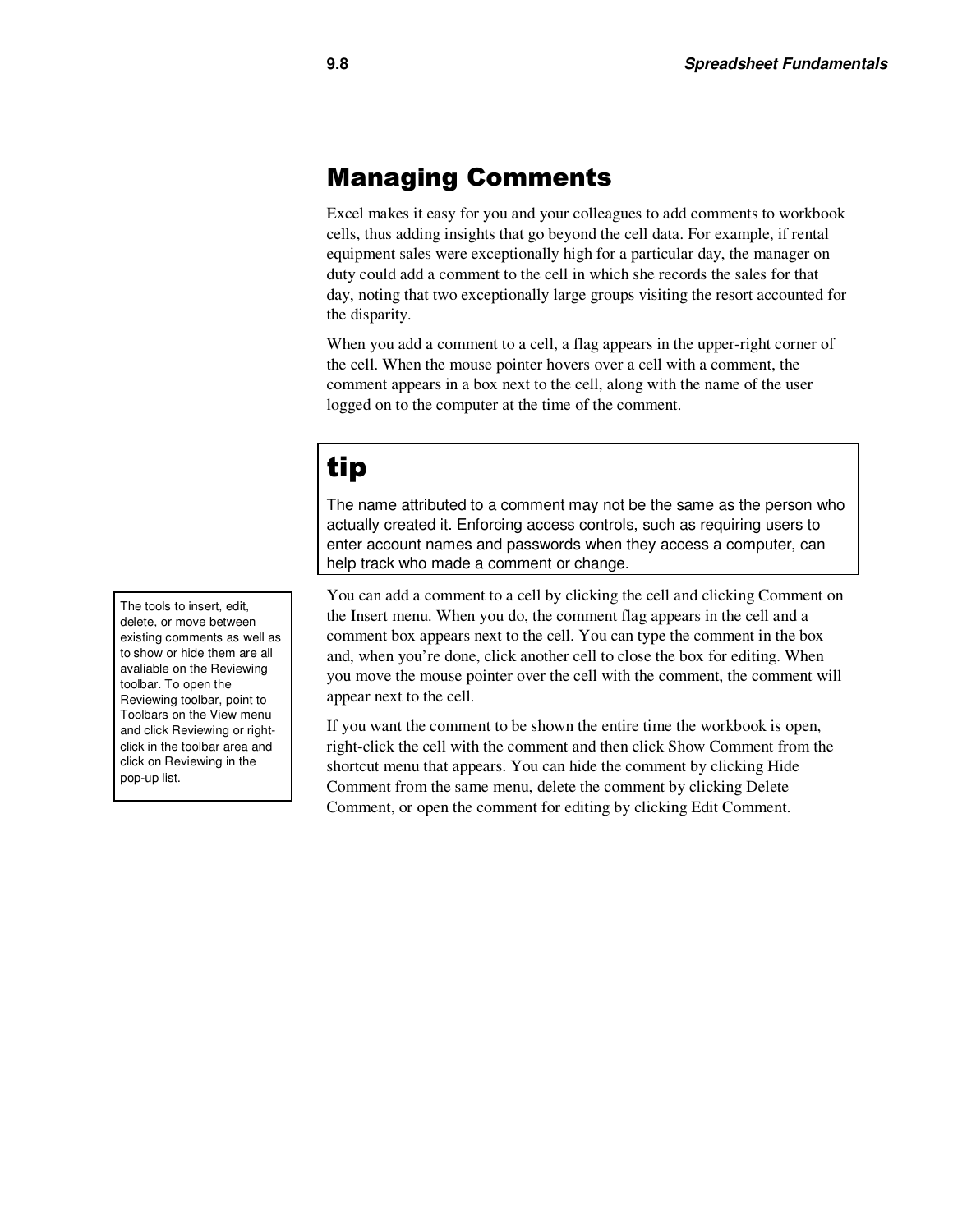When someone other than the original user edits a comment, that person's input is marked with the new user's name and is added to the original comment.

In this exercise, you add a comment to a cell. You then review and delete the comment.

- **1** In the Intranet workbook, switch to the Holidays worksheet and click cell B6.
- **2** On the Insert menu, click Comment. A comment field appears.

|    | А                          | R                    |  |                         |  |
|----|----------------------------|----------------------|--|-------------------------|--|
|    | Year 2004 Holiday Calendar |                      |  |                         |  |
| 2  | Holiday                    | <b>Date Observed</b> |  |                         |  |
| 3  | Martin Luther King Jr. Day | Monday, 1/19         |  |                         |  |
| 4  | President's Day            | Monday, 2/23         |  |                         |  |
| 5  | Memorial Day               | Monday, 5/31         |  | <b>Adventure Works:</b> |  |
| 6  | Independence Day           | Friday, 7/2          |  |                         |  |
|    |                            | and Monday, 7/5      |  |                         |  |
| 8  | Labor Day                  | Monday, 9/6          |  |                         |  |
| 9  | Thanksgiving               | Thursday, 11/25      |  |                         |  |
| 10 |                            | and Friday, 11/26    |  |                         |  |
|    | Christmas                  | Friday, 12/24        |  |                         |  |
| 12 |                            |                      |  |                         |  |

**3** In the comment field, type **This date was added to provide a long weekend.** and then click cell B7.

A red comment flag appears in the upper-right corner of cell B6.

- **4** Move the mouse pointer over cell B6. The comment in cell B6 appears.
- **5** Right-click cell B6, and then, from the shortcut menu that appears, click Edit Comment.

The cursor is placed at the end of the existing comment.

**6** Double-click the word *was* in the comment to select it and then type **and the following Monday were**.

The existing comment is edited to include the new phrase.

**7** Right-click cell B6 and then, from the shortcut menu that appears, click Delete Comment.

The comment is deleted from cell B6.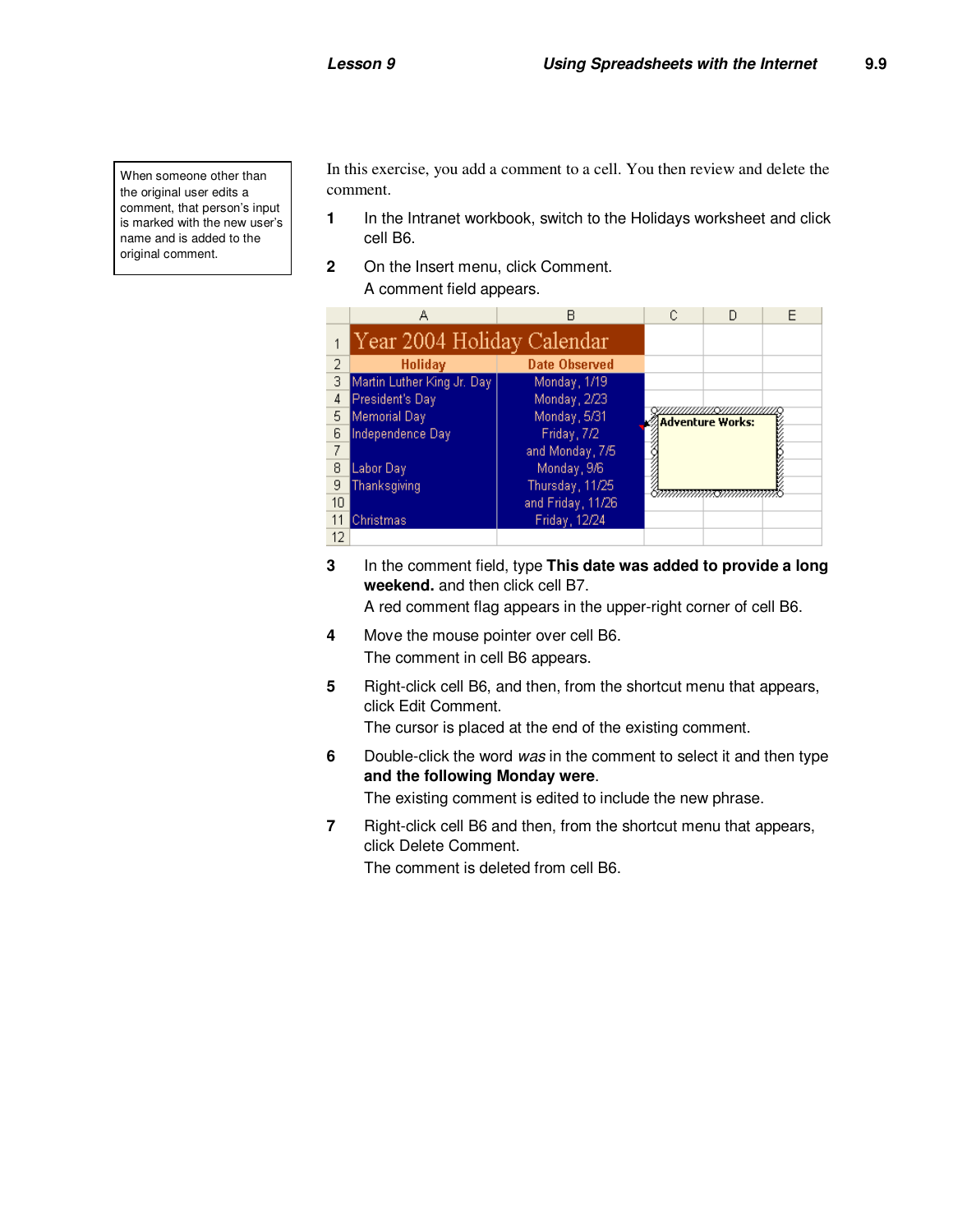#### Lesson Wrap-Up

In this lesson, you learned how to create and edit hyperlinks in a worksheet, save worksheets and workbooks as Web pages, and send workbook information using e-mail. You also learned how to add and edit comments to cells within a worksheet.

If you are continuing to other lessons:

■ Save and close all open workbooks.

If you are not continuing to other lessons:

- **1** Save and close all open workbooks.
- **2** Click the Close button in the top-right corner of the Excel window.

#### Quick Quiz

- **1** What are two ways to insert a hyperlink in a selected worksheet cell?
- **2** How can you send a workbook via e-mail?
- **3** How can you save a workbook or worksheet as a Web page?
- **4** How can you edit the text of a hyperlink without using the shortcut menu?
- **5** How can you edit a hyperlink in a worksheet cell?

#### Putting It All Together

**Exercise 1:** Open the Intranet workbook. On the Links worksheet, create a hyperlink to a file on your hard disk. Edit the text of the hyperlink, and add a descriptive ScreenTip. Preview the workbook as a Web page, and save the Links worksheet as a Web page. Close the workbook, and open the Links Web page in your Web browser.

### important

In order to complete the Putting It All Together Exercise 2, you must have access to the Internet. If you need to establish this connection manually, you should do so before beginning the exercise.

**Exercise 2:** Open the Intranet workbook, and remove the hyperlink you added to the Links worksheet. Send the workbook to one of your class partners in the body of an e-mail message.